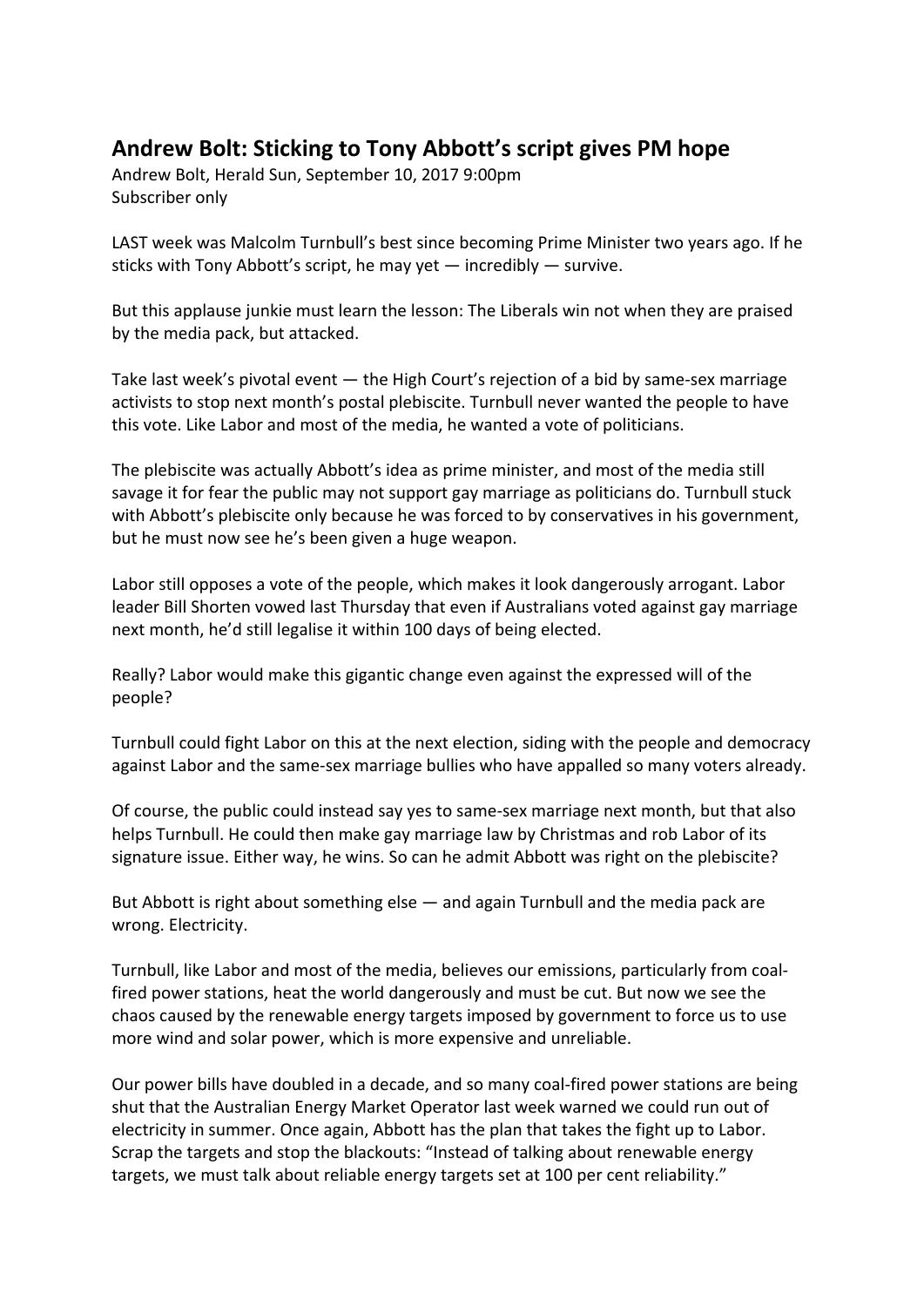Turnbull now realises he could win the next election by fighting Labor on power prices especially since Labor promises to force us to use even more wind and solar power. ANDREW BOLT: TONY ABBOTT IS LIBERALS' ONLY HOPE IDIOCY FUELS OUR ENERGY POLICIES



Malcolm Turnbull, pictured with Christopher Pyne, believes our emissions, particularly from coal-fired power stations, heat the world dangerously and must be cut. Picture: Kym Smith

The Prime Minister last week stepped up his abuse of Shorten: "I mean Blackout Bill, fair dinkum, as my old dad would have said, 'he is so hopeless he could not find his backside with both hands'." But Turnbull's talk is not matched yet by his walk. His own policies are not much better than Labor's. Both want to slash emissions, which inevitably means putting our existing coal-fired power stations out of business, sooner or later. The only difference is that Labor will move faster to (allegedly) stop the warming Turnbull wrongly agrees is a menace.

If Turnbull wants to win the next election, he must choose between cutting emissions and cutting electricity prices, if only to sharpen the difference with Labor. He should also challenge the lie that our global warming policies produce a gain to the planet that's worth the pain to our pockets. In truth, our emissions are too tiny to make any difference to a warming that isn't producing the predicted disasters anyway. True, Labor and the warmist media will turn feral, but Turnbull must realise the Liberals win by promising to do what Labor won't  $-$  and being loudly criticised for it.